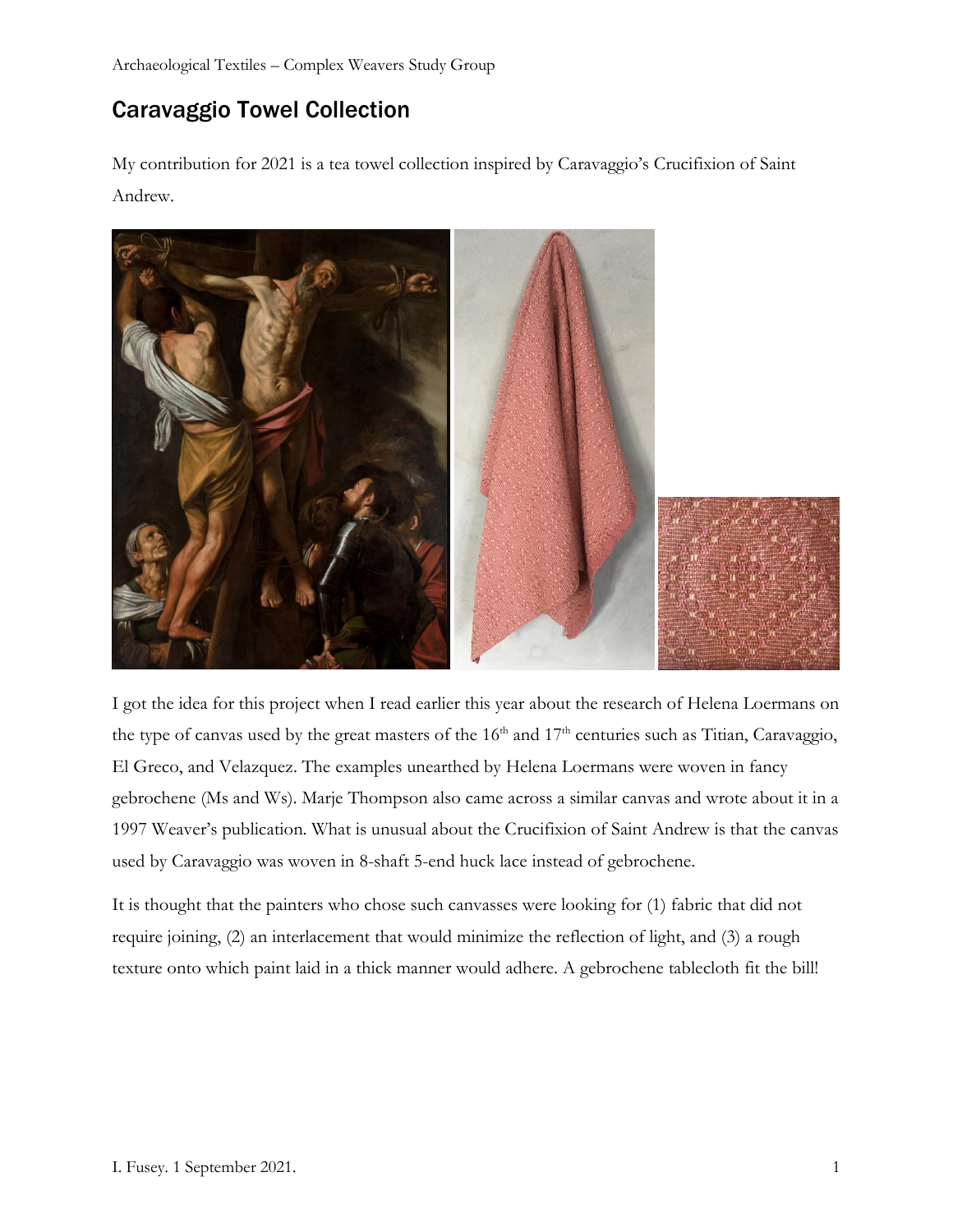## **Project specs**

- Structure: 8-shaft 5-end huck lace
- Warp and weft: 8/2 cotton (3360 lb/yards) from Brassard (Viel Or and Brique)
- Sett: 18 epi
- Pattern repeat: 110 ends
- Number of warp ends: 440

I used color-and-weave for added interest, using for inspiration the pale red cloth covering Saint Andrew and the ochre cloth covering the executioner.

I wove four towels: I followed Loermans' draft for the first one and I varied the treadling and tieups for the other three.

In the draft that Helena Loermans reverse-engineered, the blocks are threaded as follows:

## A B C D E F E D C B A F E D C B A B C D E F

The treadling sequence produces warp floats. The blocks are treadled as follows:

## A B C D E F A B A F E D C B A F E D C D E F

## **References**

- Caravaggio. The Crucifixion of Saint Andrew. The Cleveland Museum of Art. https://www.clevelandart.org/art/1976.2
- Jasiński, Mateusz. 2019. The Painting Techniques and Technology of Caravaggio's Followers. ICAR the Journal vol.3. pp. 47-59. https://www.academia.edu/41013495/The Painting Techniques and Technology of Car [avaggio\\_s\\_Followers](https://www.academia.edu/41013495/The_Painting_Techniques_and_Technology_of_Caravaggio_s_Followers)
- Loermans, Helena. Caravaggio The Crucifixion of Saint Andrew (1606-07) Cleveland Museum of Art. <https://labo.pt/caravaggio-the-crucifixion-of-saint-andrew>

Loermans, Helena. Weave drafts.<https://labo.pt/weave-drafts>

The Cleveland Museum of Art. Conserving Caravaggio's Crucifixion of Saint Andrew. https://www.clevelandart.org/research/conservation/conserving-caravaggio%E2%80%99scrucifixion-saint-andrew

Thomson, Marje. 1997. The Earl's Canvas. Weaver's, 38, pp 38-40.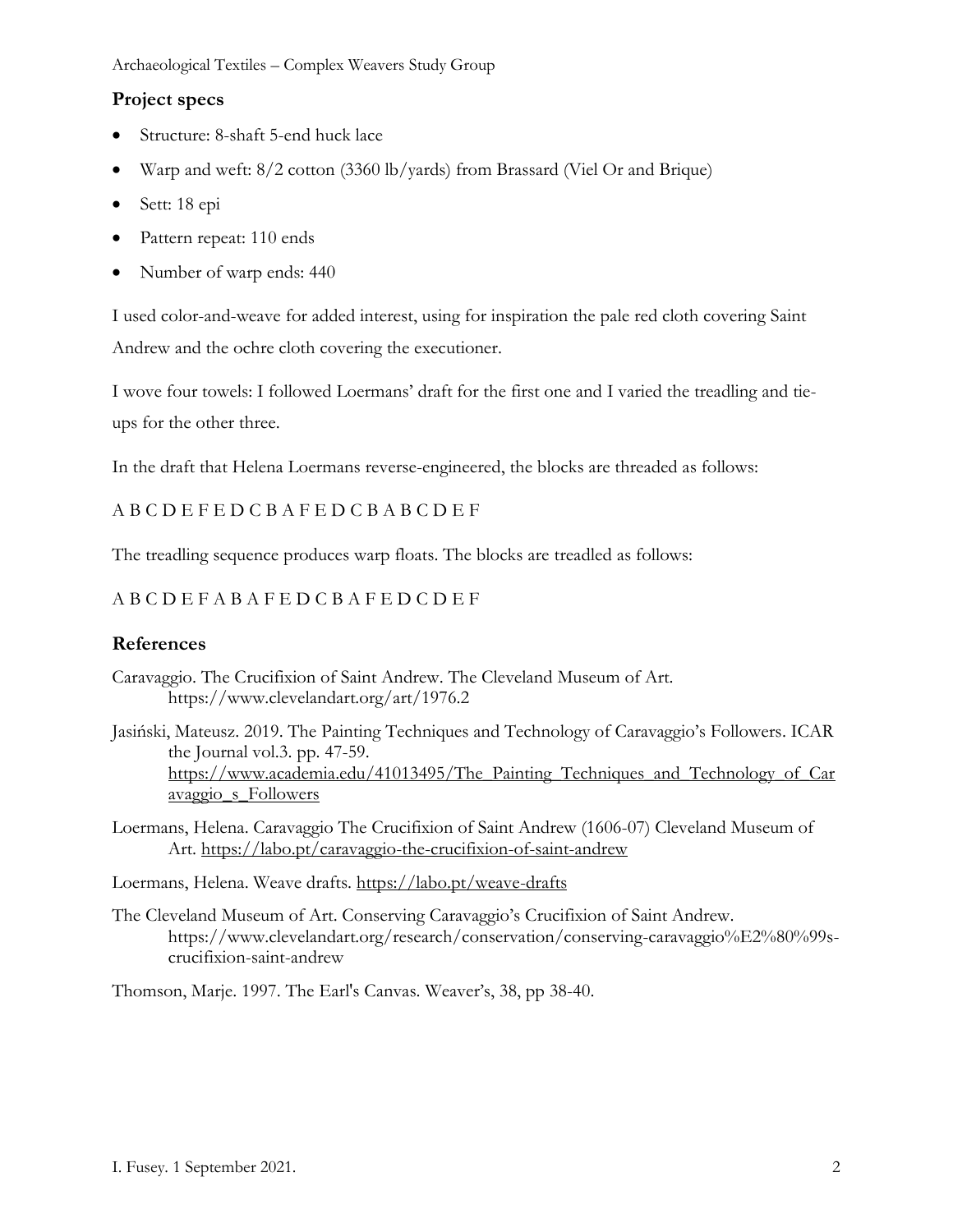## **Drawdowns**



Towel 1 – Follows Helena Loermans' but the foundation threads are on shafts1 and 2



Towel 2 – Same as Towel 1 but woven as drawn in